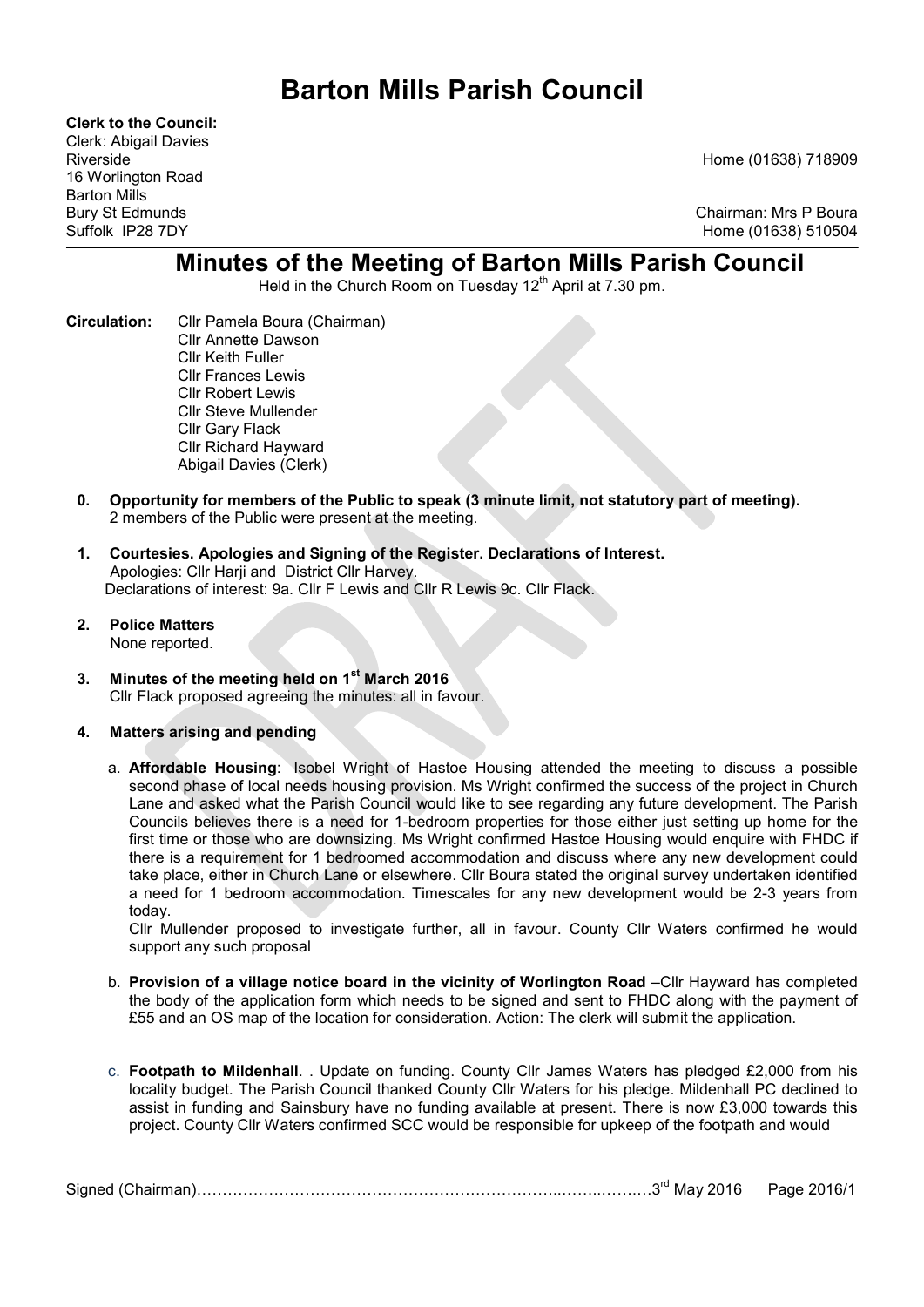confirm to the Parish Council if any work undertaken would need to be by SCC approved contractors. Action The clerk to obtain quotes for both path hogging and a boardwalk

A query was raised regarding the drainage ditch blocked along Mildenhall Road, it was confirmed this was the landowners responsibility to maintain the ditch.

d. The Queen's  $90<sup>th</sup>$  birthday. Update: The working group met on 15th March and a further meeting is planned to be held on 14th April at 7pm in the Church Room.

A programme with free entertainment and refreshments on sale at cost is being planned for 2 - 6 pm on Sunday 12th June. Bands provisionally booked. Supervised Bouncy Castle Pirate Ship has been booked. Cllr F Lewis reported both Emma Beardmore's and Nian Horn's band have made themselves available to provide entertainment. The WI have been asked if they would make tea/coffee. There will be a tombola, Bar-B-Q and the cake design has been agreed. Allocation of the grant is for the hire of the marquee, the booked supervised bouncy castle and the cake. It was discussed if there could be a centre piece to the timetable of events of a opening of the new picnic area and cutting of the cake by a parishioner. Cllr Fuller proposed agreeing with these actions, all in favour.

#### e. Update on 90th Birthday cream tea on 17th May.

This will be organised by the coffee caravan and aimed at the isolated and elderly. They have organised publicity. The Parish Council agreed they will pay for the hire of the village hall for 3 1/2 hours and the poster could be the back cover of the Barton Miller May 2016 edition.

#### f. Picnic Area Update:

.

 Peter Cumber has commenced installing the tables. The outgoing clerk approved expenditure for the work which will be completed tomorrow. Cllr Boura reported that to complete the project a further funding of £100 for materials and £75 for labour would be required. Will Beardsmore has offered to carry out this work. This was agreed..

#### g. Possible purchase of a 2nd hand PA system for community use at a cost of £180.

 The 100 Club have indicated they would be sympathetic to making a grant. Cllr R Lewis proposed the purchase on inspection, all in favour.

### h. VAS (30mph flashing sign) Update:

Possibility of a shared sign between Barton Mills and Worlington.

Cllr Hayward reported that Sue Dampier is looking at proposed sites which met the criteria. Cllr Hayward proposed the following 3 sites: Mildenhall Road, Church Lane and Worlington Road .Action: The clerk to establish exactly what Section 106 could be allocated against and the cost of the signs. County Cllr Waters confirmed he would look favourably on this project.

#### i. Defibrillator: Update;

Cllr Pamela Boura will be holding coffee mornings in aid of this project on 20th and 21st May at her home. Someone in the community who may wish to remain anonymous may make a contribution. Action: The clerk will obtain the exact cost from Community Heartbeat Trust.

# j. Football coaching Update;

The turnout was disappointing. A £405 grant has been received from SCC (Cllr James Waters' locality budget) and a grant of £405 from FHDC (Cllr Brian Harvey's locality budget) has been paid to the football club.

# k. Creation of a "Bee World" on the edge of the playing field.

 The application to Friends of the Earth was successful. A working party planted the seeds on Saturday 9 April. There were 4 volunteers and they also grass seeded the areas where the cycle ramps had been removed.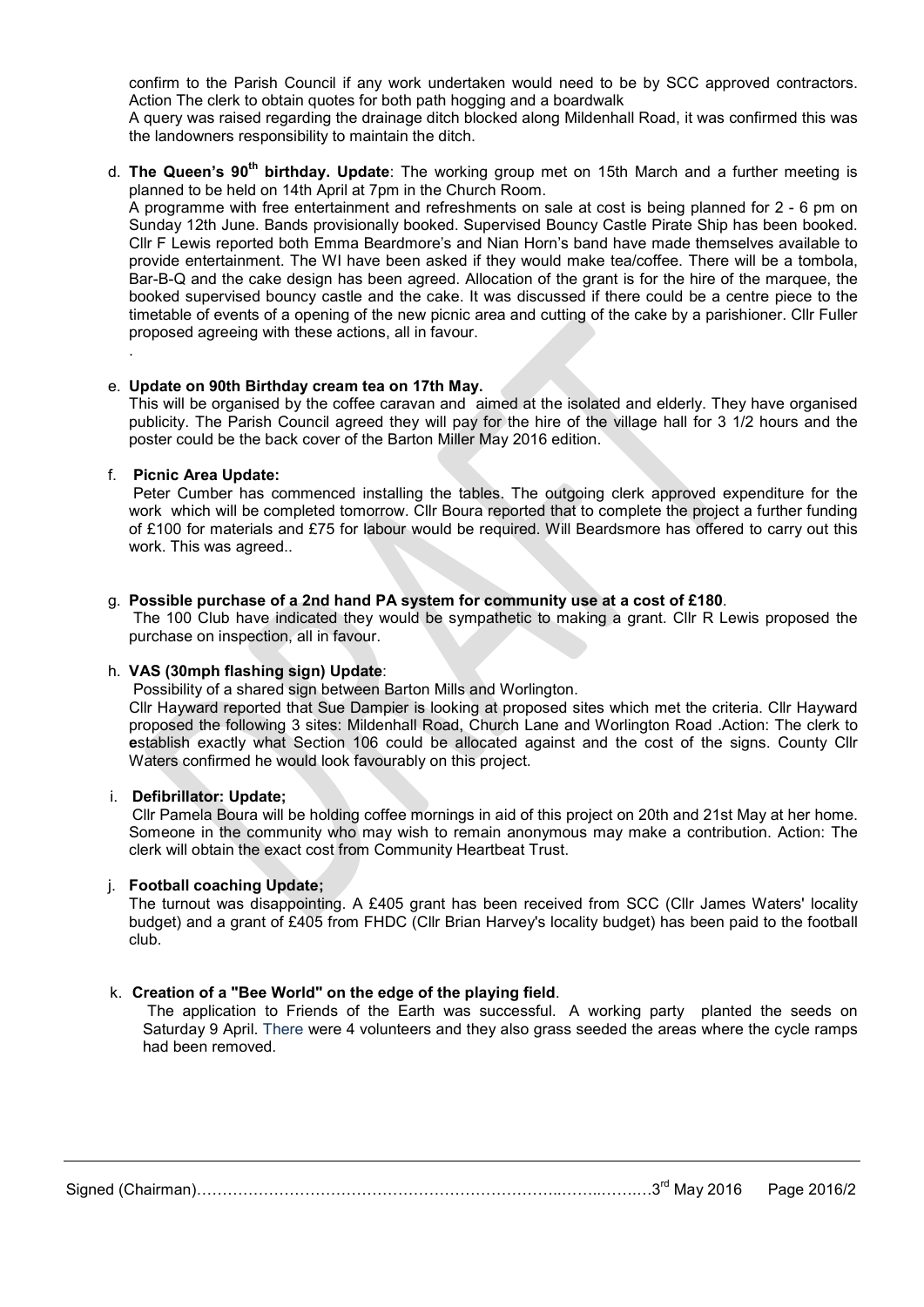# l. Spring Clean.

A successful morning despite poor weather. 14 adults and 4 children put in about 30 man hours of work and left the parish black spots tidy. Parish Council agreed to pay £20 for the repair of K Venus's fishing net.

#### m. Fiveways Farm.

The response from both the District Council and the Forestry Commission is that this is a legal case in progress.

#### n. Report on March SALC meeting

 Cllr F Lewis reported about the presentation made by Suffolk Police. Action the clerk to establish if we are registered with the Police Crime notification system and enquire regarding any possible funding for a VAS sign.

#### 5. Street lighting

# 7. Reports from the District and County Councillors

| sign.                                                                                                                                                                                                                                                                 |                                                                                   |                                                                                                                                                                                                                                                                                                                                       |                      |                        |                                  |                              |              |                   |  |                                   |        |                                             |
|-----------------------------------------------------------------------------------------------------------------------------------------------------------------------------------------------------------------------------------------------------------------------|-----------------------------------------------------------------------------------|---------------------------------------------------------------------------------------------------------------------------------------------------------------------------------------------------------------------------------------------------------------------------------------------------------------------------------------|----------------------|------------------------|----------------------------------|------------------------------|--------------|-------------------|--|-----------------------------------|--------|---------------------------------------------|
| <b>Street lighting</b><br>Quotes are in hand. Cllr Boura had a site meeting with Pearce and Kemp. Kier are in partnership with<br>SCC – regarding the light near the bridge we are waiting for Kier to replace it. Cllr Boura confirmed this<br>light belongs to SCC. |                                                                                   |                                                                                                                                                                                                                                                                                                                                       |                      |                        |                                  |                              |              |                   |  |                                   |        |                                             |
|                                                                                                                                                                                                                                                                       |                                                                                   | Proposal for Multi-sport camp in the summer holidays -<br>the field. Children aged 5-10 would be charged about £7 for a 2 hour session. The Parish Council would like<br>to find out more details and enquire to Jacko's Gym's insurance cover but overall were sympathetic to this<br>proposal. Action - for the clerk to follow up. |                      |                        |                                  |                              |              |                   |  |                                   |        | Jacko's Gym would like to run activities on |
| <b>Reports from the District and County Councillors</b>                                                                                                                                                                                                               |                                                                                   |                                                                                                                                                                                                                                                                                                                                       |                      |                        |                                  |                              |              |                   |  |                                   |        |                                             |
| The Parish Council thanked County Cllr Waters for attending.<br>Finance - Standard Payments for approval (inc. VAT)                                                                                                                                                   |                                                                                   |                                                                                                                                                                                                                                                                                                                                       |                      |                        |                                  |                              |              |                   |  |                                   |        |                                             |
| <b>ITEM</b><br>No. DATE                                                                                                                                                                                                                                               | <b>PAYEE</b>                                                                      | <b>DESCRIPTION</b>                                                                                                                                                                                                                                                                                                                    | Chq                  | <b>BANK</b>            | ST. NO. MIN. PG. DON 137         | WAGES &<br><b>TRAINING</b>   | <b>ADMIN</b> | MAINTENANCE OTHER |  | PROJECTS VAT                      |        | MEMO:<br><b>TOTAL</b><br><b>PROJECT</b>     |
| <b>STANDARD</b>                                                                                                                                                                                                                                                       | 1 12-Apr-16 JAMES BERCOVICI                                                       | WAGES MARCH 16                                                                                                                                                                                                                                                                                                                        | 1395                 |                        | TF 2016/3                        | £309.60                      |              |                   |  |                                   |        | £309.60                                     |
|                                                                                                                                                                                                                                                                       | 2 12-Apr-16 ABIGAIL DAVIES<br>3 12-Apr-16 ABIGAIL DAVIES<br>4 12-Apr-16 HMRC PAYE | WAGES MAR 16 GROSS<br><b>EXPENSES MARCH 16</b><br>PAYE JAN - MAR 16                                                                                                                                                                                                                                                                   | 1400<br>1408<br>1396 | TF                     | 2016/3<br>TF 2016/3<br>TF 2016/3 | £312.00<br>£55.80<br>£232.20 | £22.50       |                   |  |                                   |        | £312.00<br>£78.30<br>£232.20                |
| <b>SPECIAL</b>                                                                                                                                                                                                                                                        | <b>BARTON MILLS</b>                                                               |                                                                                                                                                                                                                                                                                                                                       |                      |                        | TF 2016/3<br>TF 2016/3           |                              |              |                   |  |                                   |        |                                             |
| 5 12-Apr-16<br>6 12-Apr-16                                                                                                                                                                                                                                            | <b>ALLOTMENT ASS.</b><br><b>CLLR BOURA</b><br><b>EXPENSES</b>                     | PICNIC TABLES<br>SEE FORM                                                                                                                                                                                                                                                                                                             | 1397<br>1398         | TF<br><b>TF</b>        | 2016/3<br>2016/3                 |                              | £15.30       |                   |  | £200.00<br>£9.19                  |        | £200.00 PICNIC<br>£24.49 BEE                |
| 7 12-Apr-16                                                                                                                                                                                                                                                           | THRILL SEEKERS<br><b>HIRE LTD</b><br>8 12-Apr-16 SALC                             | 90TH BOUNCY CASTLE<br><b>HIRE</b><br><b>CLERK NETWORKING</b>                                                                                                                                                                                                                                                                          | 1399<br>1401         | <b>TF</b><br><b>TF</b> | 2016/3<br>2016/3                 | £18.00                       |              |                   |  | £300.00                           |        | £300.00 90TH BD<br>£18.00                   |
|                                                                                                                                                                                                                                                                       | 9 12-Apr-16 FHDC<br>10 12-Apr-16 FHDC                                             | LITTER BINS 16/17<br>PLANNING FOR NOTICE<br><b>BOARD</b>                                                                                                                                                                                                                                                                              | 1402<br>1403         | TF<br>TF               | 2016/3<br>2016/3                 |                              |              | £145.60           |  | £55.00                            |        | £145.60<br>£55.00 NOTICE                    |
|                                                                                                                                                                                                                                                                       | 11 12-Apr-16 P CUMBER                                                             | SETTING PICNIC TABLES 1404<br><b>CLERK FINANCE</b>                                                                                                                                                                                                                                                                                    |                      | TF                     | 2016/3                           |                              |              |                   |  | £282.24                           | £6.45  | £288.69 PICNIC                              |
|                                                                                                                                                                                                                                                                       | 12 12-Apr-16 LCPAS                                                                | TRAINING<br>CONCRETE FOR PICNIC                                                                                                                                                                                                                                                                                                       | 1405                 | <b>TF</b>              | 2016/3                           | £25.00                       |              |                   |  |                                   |        | £25.00                                      |
|                                                                                                                                                                                                                                                                       | 13 12-Apr-16 CLLR BOURA<br>14 12-Apr-16 KEN VENUS<br>SPORTING '87 ED.             | TABLES<br><b>FISHING NET REPAIR</b>                                                                                                                                                                                                                                                                                                   | 1406<br>1407         | <b>TF</b><br>TF        | 2016/3<br>2016/3                 |                              |              |                   |  | £224.60<br>£20.00                 | £44.92 | £269.52 PICNIC<br>£20.00 CLEAN 4Q           |
| 15 12-Apr-16<br><b>TOTAL</b>                                                                                                                                                                                                                                          | <b>TRUST</b>                                                                      | FOOTBALL COACHING                                                                                                                                                                                                                                                                                                                     | 1409                 | TF                     | 2016/3                           | £0.00<br>£952.60             | £37.80       | £145.60           |  | £221.00<br>£0.00 £1,312.03 £51.37 |        | £221.00 FOOTBALL<br>£2,499.40               |
|                                                                                                                                                                                                                                                                       |                                                                                   | Standard Payments: Cllr Dawson proposed, all agreed.<br>Special Payments: Cllr R Lewis proposed, all agreed.                                                                                                                                                                                                                          |                      |                        |                                  |                              |              |                   |  |                                   |        |                                             |

# 8. Finance - Standard Payments for approval (inc. VAT)

Signed (Chairman)……………………………………………………………..……..…….…3rd May 2016 Page 2016/3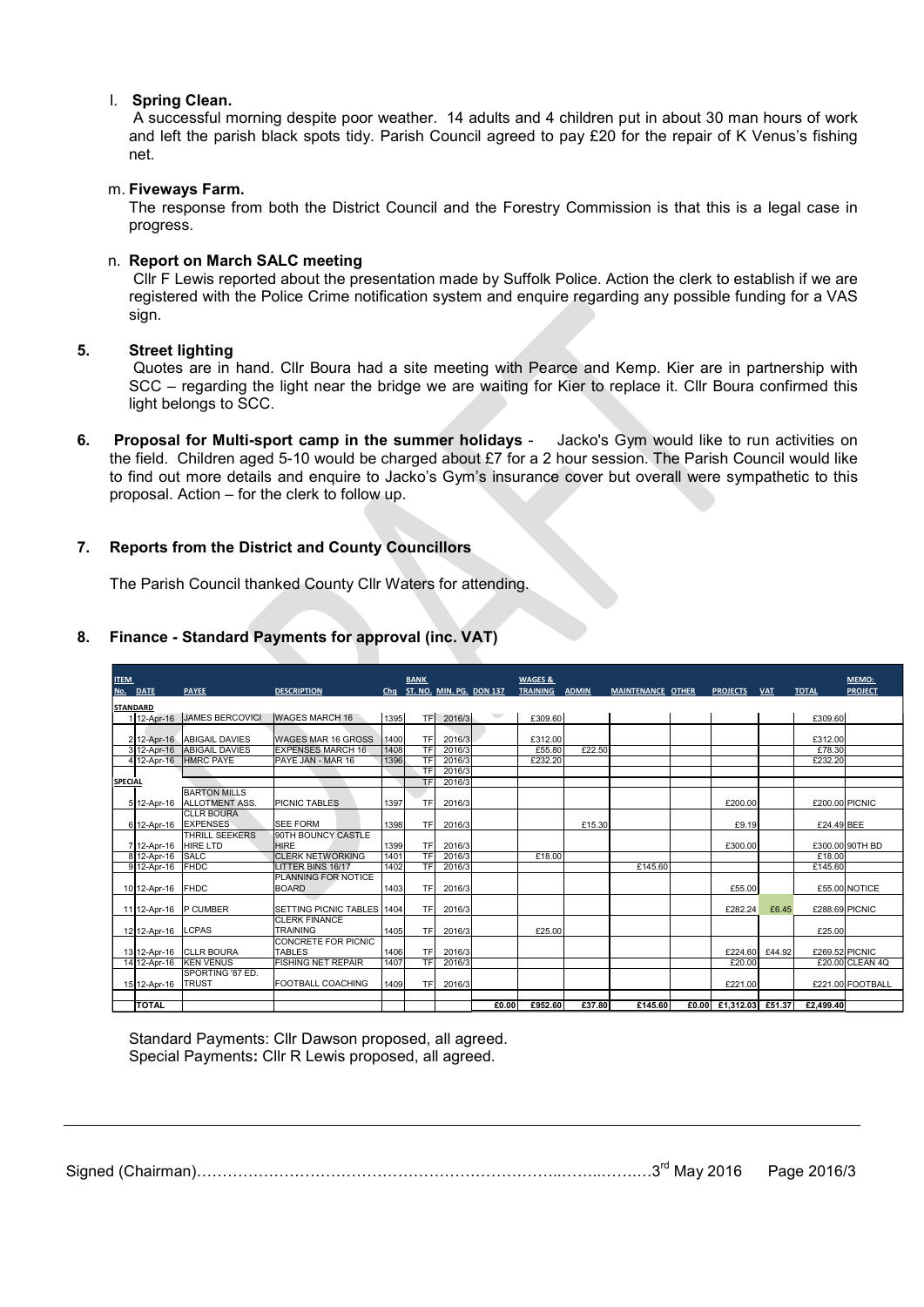#### **Other**

- a. A Cheque has received from SCC for £405.00 as funding towards the football coaching and paid into the bank account on  $29<sup>th</sup>$  March 2016.
- b. Update on change of signatories on Parish Council bank account. The clerk explained it was no longer considered good practice for the clerk to be a signatory on the bank account. This will require a change to pt 6.4 of Financial Regulations. The council could also reduce the number of signatories required on a cheque from three to two. Cllr Mullender proposed the necessary amendment be considered at the Annual Meeting of the Parish Council , all in favour.

#### 9. Planning.

Note - ITALICS: Parish Council comments passed to Forest Heath DC. Bold: Forest Heath DC decision

#### General and for consideration:

- a. Street Naming and Numbering for one new street and 10 residential dwellings at 26A Worlington Road, Barton Mills, IP28 7DY.The developer had respectfully asked if Barton Mills Parish could take their suggestion into consideration: No.1-10 Cricket View, Barton Mills. If this name is not acceptable, please suggest any other name that relates with the development. Cllr Dawson proposed no objection, all in favour.
- b. DC/16/0242/FUL 5 Grange Lane Barton Mills Suffolk IP28 6BA Single storey extensions to side and rear (following demolition of existing porch). Cllr R Lewis proposed no objection, all in favour.

#### Awaiting Forest Heath decisions and pending appeals:

- c. DC/16/0395/HH 26 Mildenhall Road, Barton Mills, Suffolk. IP28 6BD –a single storey extensions to side elevations and rear elevation (following demolition of existing garage and shed). Cllr R Lewis proposed no objection, all in favour.
- d. DC/16/0242/FUL Belle Vue Newmarket Road Barton Mills Suffolk IP28 6BJPlanning Application (i) Conversion of existing outbuilding to annex (ii) Single storey extensions to existing barn conversion as approved under DC/15/1402/PMBPA. Cllr Dawson commented that no public objections had been made on the website and this was an extension to an existing building. Cllr Dawson proposed no objection: all in favour.
- e. DC/16/0060/HH Old Rectory Cottage, 33 The Street a one and half storey rear extension (demolition of existing annexe extension), single storey side extension (to replace existing conservatory), new pitched dormers to front elevation and a detached carport to the front of the property. Cllr Dawson said the proposal was an improvement on the current building and had no objection to the application. Cllr Boura said she was unhappy about the car port at the front of the building. Cllr Dawson proposed no objection: all in favour except Cllr Boura who abstained. REFUSED.

Signed (Chairman)……………………………………………………………..……..…….…3rd May 2016 Page 2016/4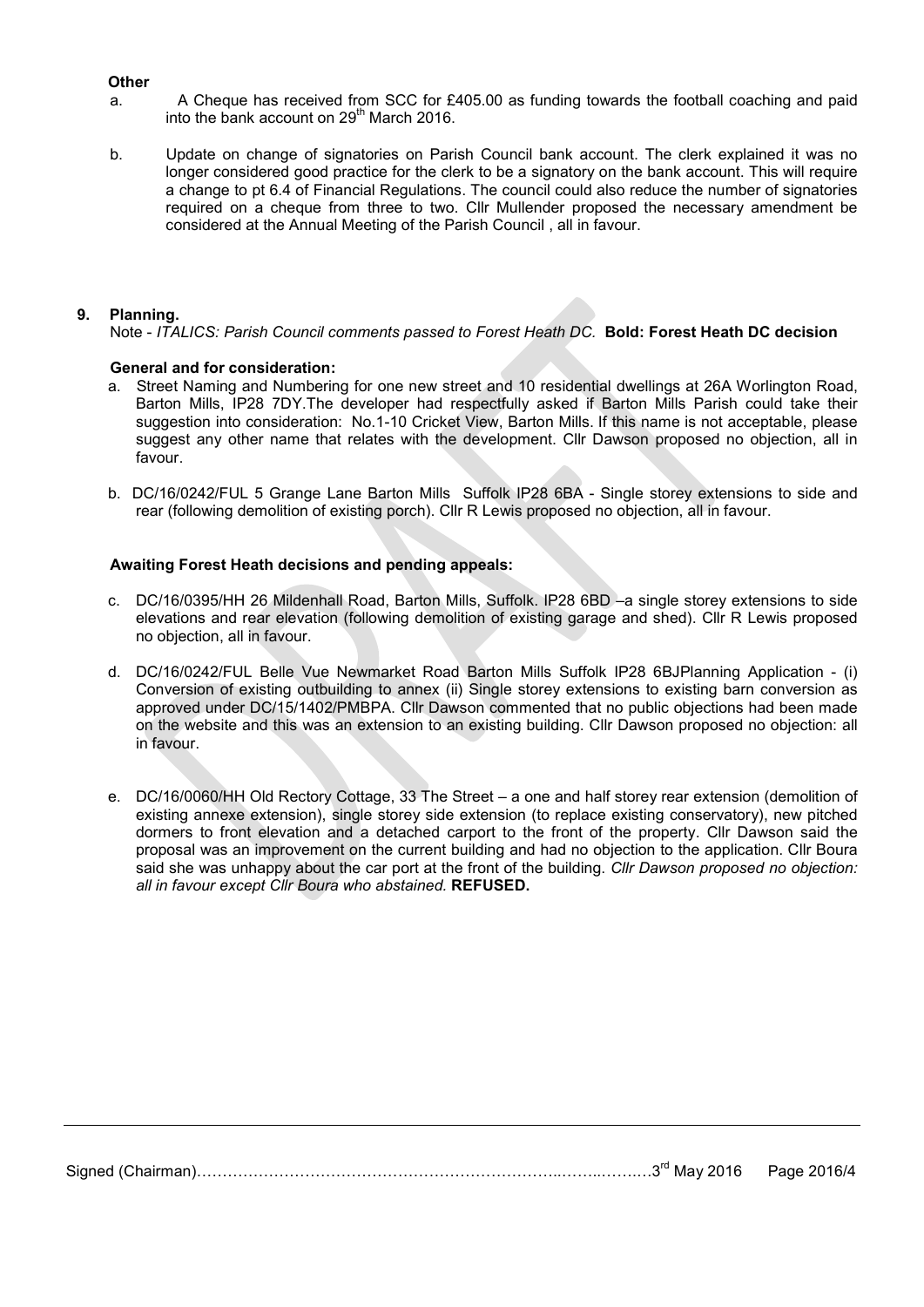f. Land Used for Car Boot Sale, Newmarket Road - variation of condition 4 of planning permission F/2009/0137/COU to allow car boot sales every Wednesday commencing the third week in May up until the second week in September (inclusive). Cllr Dawson commented that during sales over the summer, cars and lorries were often backing up past Fiveways on the A11 and wondered what Highways thinks of this. Cllr Boura proposed objecting on road safety grounds: all in favour. Cllr R Lewis asked the Clerk to write to both the Highways Agency and Suffolk Highways expressing concerns about traffic safety over the current use.

Cllr Dawson also raised the issue of cars parking on the bend of the road outside the Bull as it turns into the Street and suggested a double yellow line should be added here. The Clerk said he would raise this with Suffolk Highways.

 Highways England has recommended that planning permission should not be granted until anecdotal evidence from the Parish Council has been corroborated and, possibly, mitigated by the applicant. APPROVED.

10. Annual Parish Meeting: 20th April at 7.30 pm in the Village Hall Agenda is being prepared.

#### 11. Any other business (with consent of the Chairman)

- a. Cllr Dawson proposed moving planning matters to the start of the agenda, all in favour.
- b. Cllr F Lewis asked if the Parish Council would consider use of the playing fields for Saturday Car Boots Sales. Cllr R Lewis proposed to object. Agreed.
- c. Grass cutting on the playing fields there has been a complaint on level of grass cuttings, as the grass has got too long. The clerk to contact the contractor.
- d. 62 The Street Orchard House –their new flood lights are blinding. The clerk to write to the residents.
- 12. Date of Next meeting: Tuesday 3rd May at 7.30 pm in the Village Hall. Annual Meeting of the Parish Council to be followed by an ordinary meeting of the Parish Council.